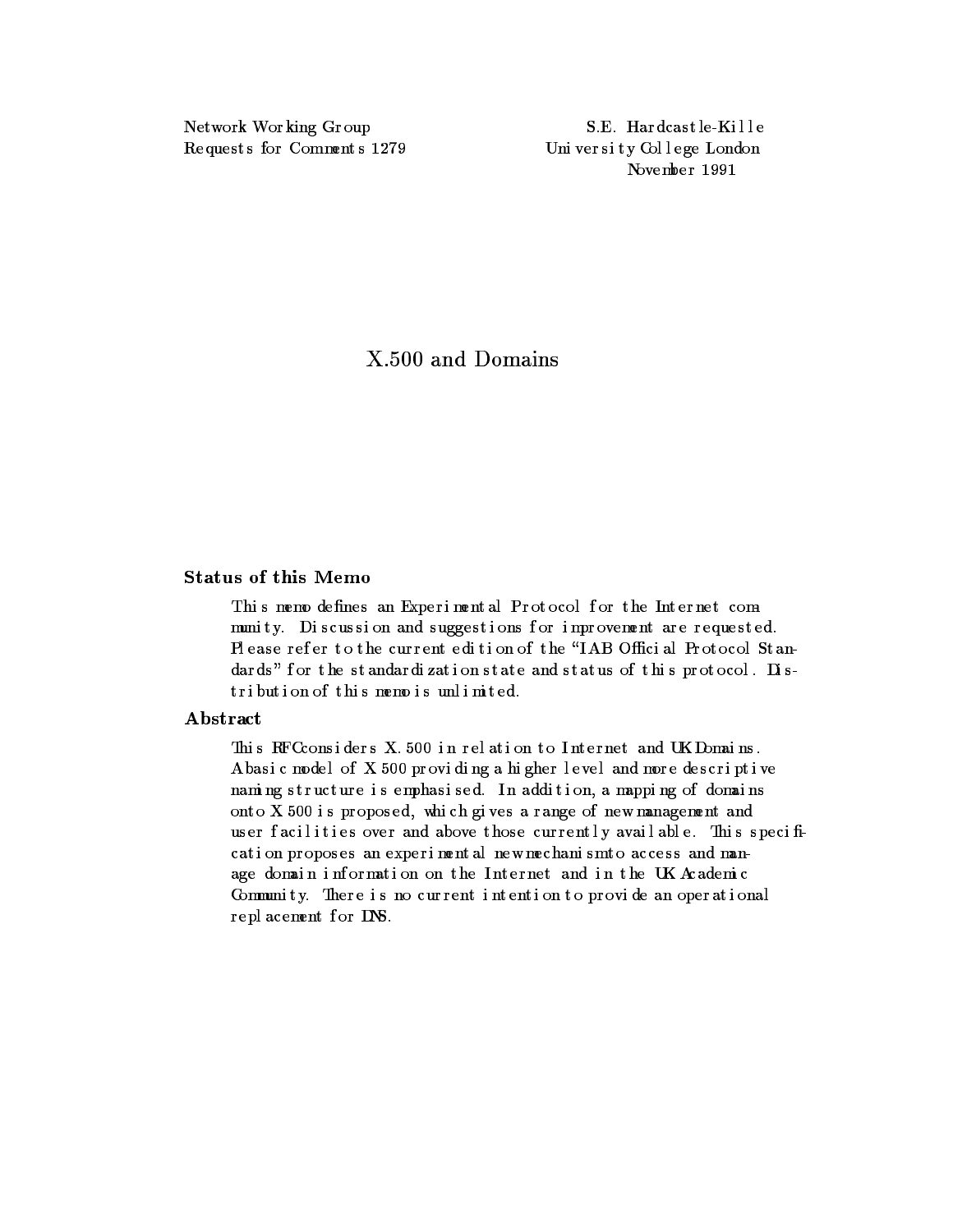# 1 1 The Domain Name System

The Domain (Nameserver) System (DNS) provides a hierarchical resource l abelling system[Moc87a] [Moc87b] [Lar 83]. Example domains are:

MIT.EDU VENERA.ISI.EDU CS.UCL.AC.UK

Entries usually have a single name, although pointers to entries (not subtrees) may be provided by CNAME records. Information (resource records) is associated with each entry. Name components are typically chosen to be  $\sh{or\,t}$  ish  $\th{(e.g., ``CS")}$  .

RFC 822 mailbox names are closely related  $\lceil$  Gro82 $\rceil$ . For example:

<S.Kille@CS.UCL.AC.UK>

The local-part of the RFC822 mailbox can be considered as one level lower in the domain hierarchy.

# $\overline{2}$  $\mathbf{X.500}$

The CSI Di rectory, usually known as  $X$  500, provides a very general naming framework  $\lceil \text{C} C 188 \rceil$ . A basicus age of X.500 is to provide Organisationally Structured Names. A Schema for this is defined within the standard. Name components will typi cally have longi sh values. This is an example directory name represented i n Tabul ar f orm:

| Count r y    | GB.                                  |
|--------------|--------------------------------------|
| Organisation | University College London            |
|              | Organisational Unit Computer Science |
| Common Name  | Stephen E. Hardcastle-Kille          |

This can also be written in the "User Friendly Name" notation defined in  $\lceil$  HK91]. This syntax is used for names in the rest of this document:

Stephen E. Hardcastle-Kulle, Computer Science, Uni versi ty Col l ege London, GB

This type of structure is termed "organisational  $X.500$ ". This is a subset of the general capabilities.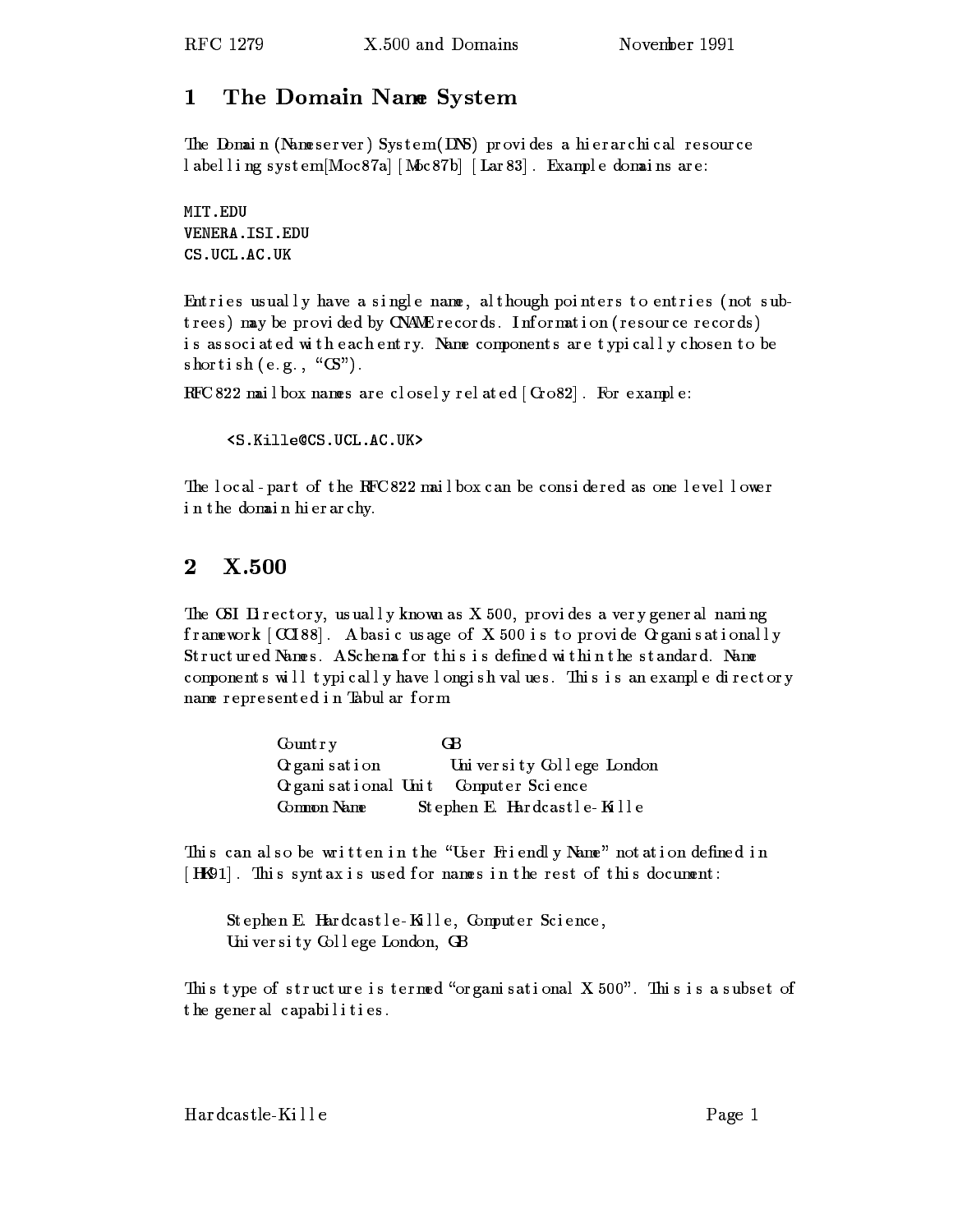#### 3 The basic model

X 500 has as much relation to the DNS as DNS has to ARP. Paul Mockapetris

This is, essentially, the position adopted here. The basic model is that or gani s at i onal  $X$  500 is providing a layer of naming at the level above domain names. These structured names can be considered to forma naming layer above domain names. There are the following key differences:

- $\bullet$  Creamisational X.500 tends to use longer and more descriptive values
- The organisational X500 DIT is slightly shall ower than the DNS tree
- X 500 has a richer information framework than DNS

These differences suggest that the following should NOT be done:

- $\bullet$  Represent X.500 information in the DNS
- Have an algorithmic mapping between the two hierarchies

This note proposes to represent DNS information in the  $\mathbf{I}$ T, and to provide for a loose coupling between the two trees. This note does not propose an equi val enci ng of X. 500 and Domai ns .

The proposed model is illustrated in Figure 1. Both an organisational and domain structure is represented in the  $\Pi$ T, by use of appropriate object c lasses and at tribute types. A weak linkage is provided between the two parts of the tree by use of special attributes. Here, the linkage is 1:1, but it may be more complex for some parts of the organisational  $\mathbf H\, \mathbf T$  or domain namespace. The linkage is achieved by use of special attributes, as described in Section 11.

## Repres enting Domains in X 500 4

Domains are at the level below X 500 names of the formillus trated in the previous section. However, it is also possible to use  $X$  500 in other ways. In particular, there are benefits from representing Domains in X 500. Note that this is very different to equivalencing, as no attempt is made to represent  $X$  500 information within the domain scheme. There are the following pot ent i al advant ages:

• Domain Services (DNS and NRS) could be replaced with an OSI service (some may not view this as an advantage). This is particularly at tractive for OSI services, where use of a non-OSI directory may be i nappr opr i at e .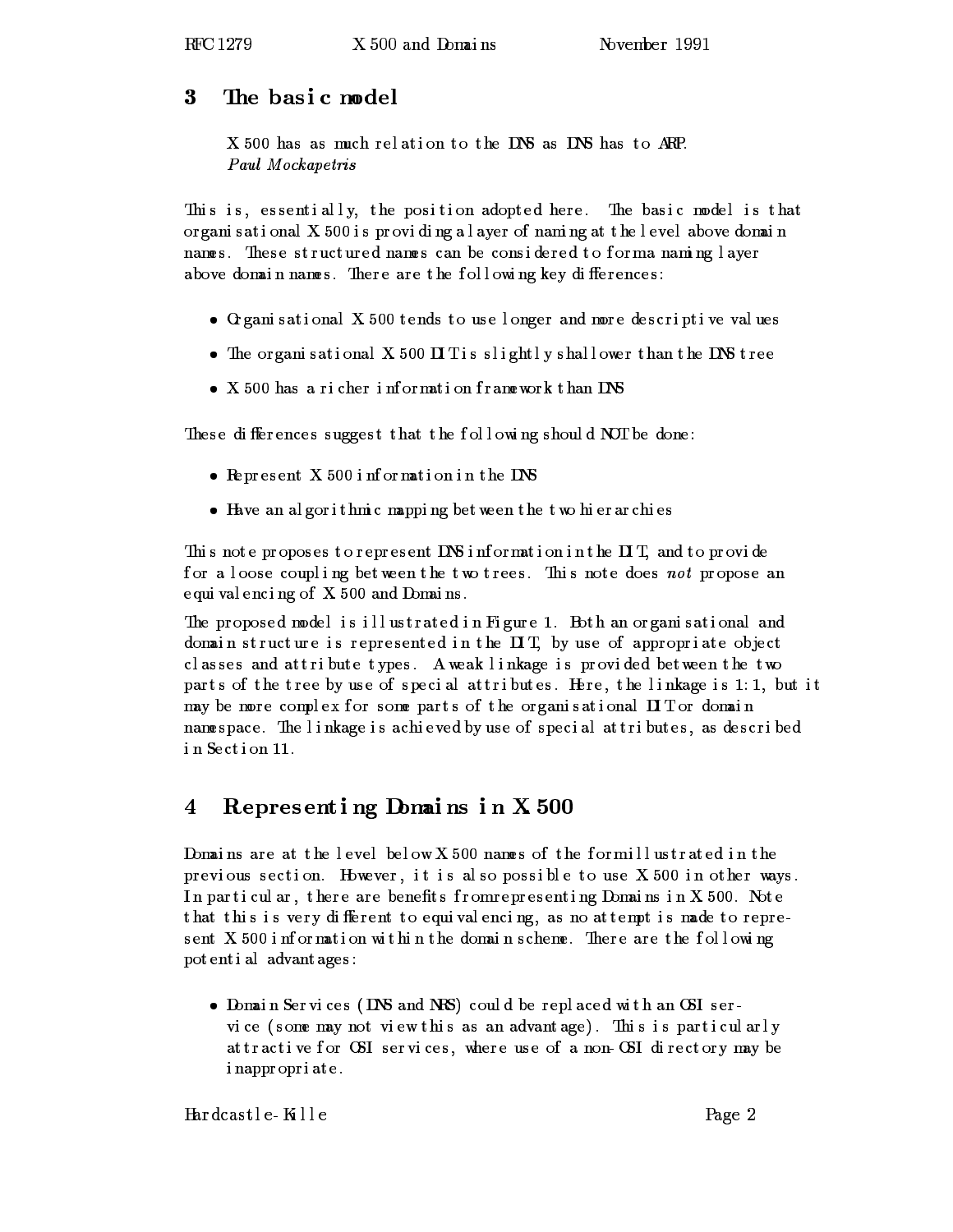

Domain Component=S. Kille

Fi gur e 1: Example X. 500 t r ee

- $\bullet$  For Internet sites, access to domain information (beyond MX records) could be provided for systems registered remotely. For UKAcademic Community sites, access to domain information for domains not registered in the NRS could be given. For sites neither on the Internet nor in the UKAcademic Community there will usually be even more of an advant age, as they usually have very limited information on domains.
- Assuming that information is downloaded from an X 500 database into a DNS or NRS system, the remote management facilities of  $X$  500 could be used. This is possible because of the extra security features of X. 500.

Note: For initial work, the converse situation of information being  $ms\,t\,er\,ed\,i\,n$   $Dma\,i\,n$   $Dat\,abases$  and uploaded into the X 500  $\rm II\,T$ is mor e l i kel y.

- User access to the domain data, and in particul ar searching, could be provided. This would allow users to browse the domain namespace, and to determine information associated with the domains.
- The X 500 framework would allow for additional management information to be stored, and to relate the domain names into a more complex structure of information. For example, this might allow for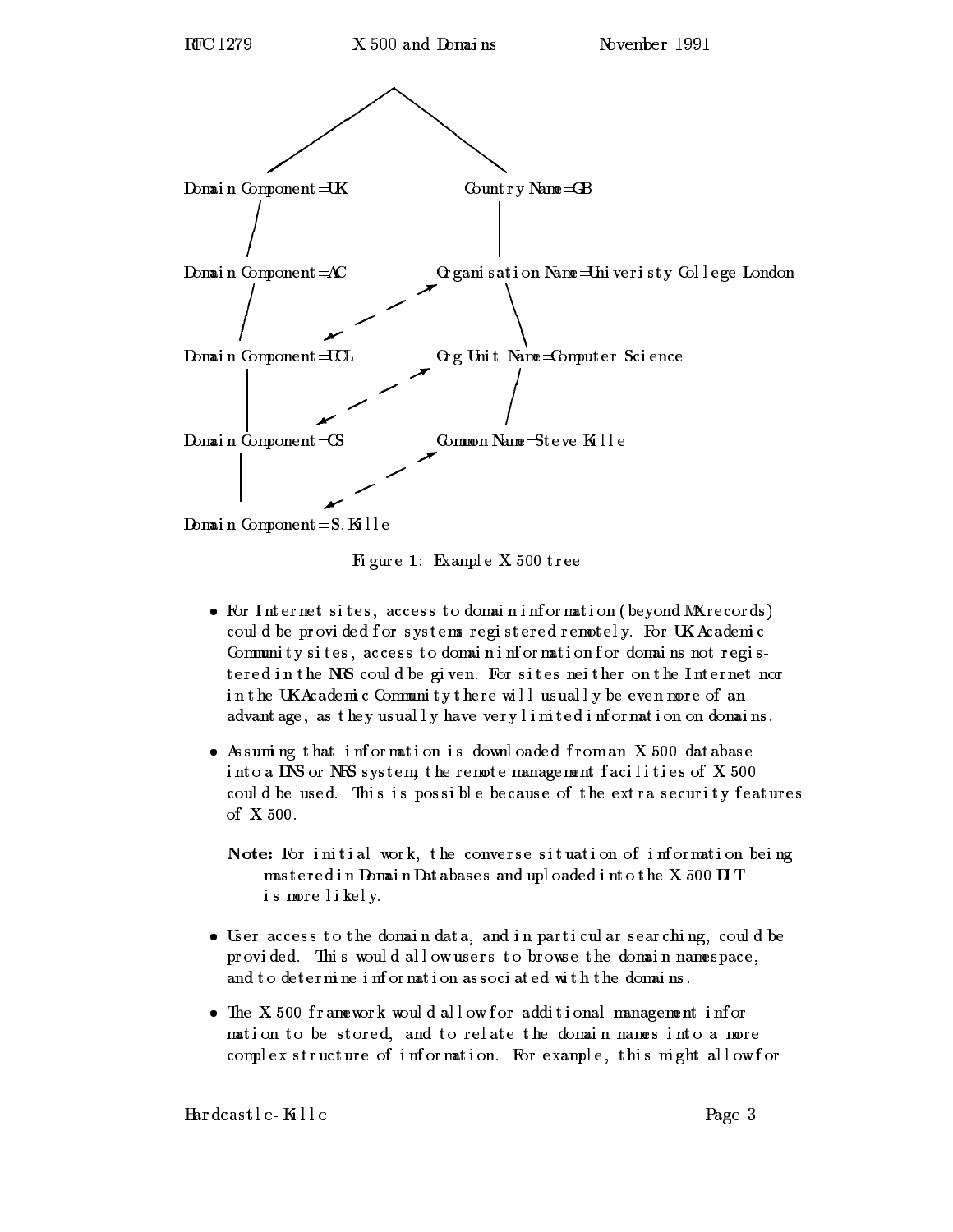the managers of a systemto be identified, and information on how to contact the manager.

- A facility to map RFC 822 mailbox into a Directory Name (and thus access other user information on the basis of this key) could be provided. This may be useful for the user to determine information about a me s s age or i gi nat or .
- $\bullet$  This techni que may be useful to facilitate introduction of security, as it will enable certificates to be associated with domains and mailboxes. This may be very useful for the privacy enchanced mail work  $\lceil \operatorname{Li} \text{n}89 \rceil$  .

## 5 Representing Domai n Names 5

A new at tribute syntax is defined:

```
CaseIgnoreIA5StringSyntax ATTRIBUTE-SYNTAX
    IA5String
    MATCHES FOR EQUALITY SUBSTRINGS ORDERING
```
A new at tribute and two new object classes are defined:

```
DomainComponent ATTRIBUTE
    WITH ATTRIBUTE-SYNTAX caseIgnoreIA5StringSyntax
    SINGLE VALUE
Domain OBJECT-CLASS
    SUBCLASS OF top
    MUST CONTAIN {DomainComponent}
    MAY CONTAIN {AssociatedName,
        organizationName,
        organizationalAttributeSet,
        manager}
    SUBCLASS OF Domain
    MAY CONTAIN {commonName,
       surname,
       description,
       telephoneNumber,
       postalAttributeSet,
       telecommunicationAttributeSet }
```
Note that the attribute AssociatedName is defined in Section 11. The manager attribute is defined in the COSINE and Internet naming architecture

 $Hardcast le- K1 le$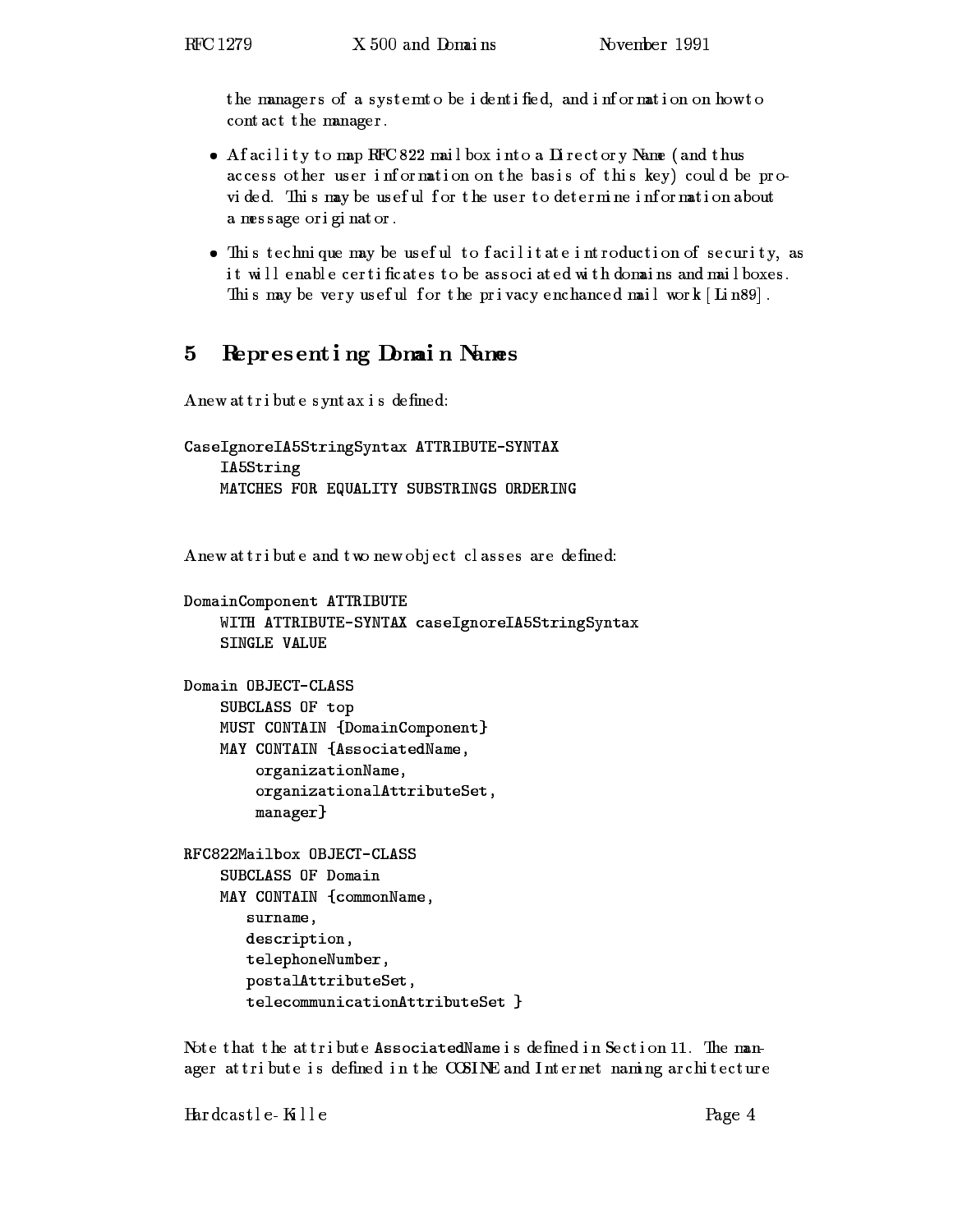[BHK91]. It allows a manager to be associated with the domain, which is useful where the manager of the domain is different to the manager of the object defined by the AssociatedName. This will allow any domain to be represented in an X 500 hierarchy. The local part of an RFC 822 mailbox is treated as a special sort of domain component, and so these can be represented in the tree as a natural extension of the hierarchy.

For example, consider the mailbox S. Kille @cs.ucl.ac.uk. This will lead to the following structure in the  $\Pi$  T:

| Object Class  | <b>RDN</b> Type | RDN Val ue  |
|---------------|-----------------|-------------|
| Domain        | DomainComponent | UК          |
| Domain        | DomainComponent | AC          |
| Domain        | DomainComponent | UCL.        |
| Domain        | DomainComponent | CS.         |
| RFC822Mailbox | DomainComponent | $S$ . Kille |

This can be represented in User Friendly Name format as:

DomainComponent=S.Kille, DomainComponent=CS, DomainComponent=UCL, DomainComponent=AC, DomainComponent=UK

Note that the RFC822Mailbox Object Class is a subclass of Domain.

Some at tributes are allowed to be associated with these objects. There  $m$ ay be other additional management attributes which it is useful to define (e.g., Machine Type, Owner, Location etc.). This allows some information which truly belongs to the domain to be represented there. It also allows for further information to be associated with the domain/mailbox when there is not a relevant part of the organisationally structure  $\mathbf H\mathbf T$  to be pointed at. When there is an associated part of the  $\pi$ , information from that part of the  $\mathbf{I}$  Ts hould not be duplicated in the domain entry.

#### Wildcards 6

Wldcards are supported by having "\*" as a special domain component name. If there is a need to emulate wildcard matching using the directory, t he f ol l owi ng al gor i t hmmust be empl oyed. For exampl e, the wildcar d entry for  $\ast$  .  $\ast$  . PODUNK . COM would be represented in the  $\textbf{I} \textbf{T}$  as :

DomainComponent=\*, DomainComponent=\*, DomainComponent=MIT, DomainComponent=COM

If A.B.PODUNK.COM is looked up in the directory, the query will fail and indicate that two components are matched. Asubstitution should be made, and \*.\*. PODUNK.COM looked up explicitly to identify the associated information.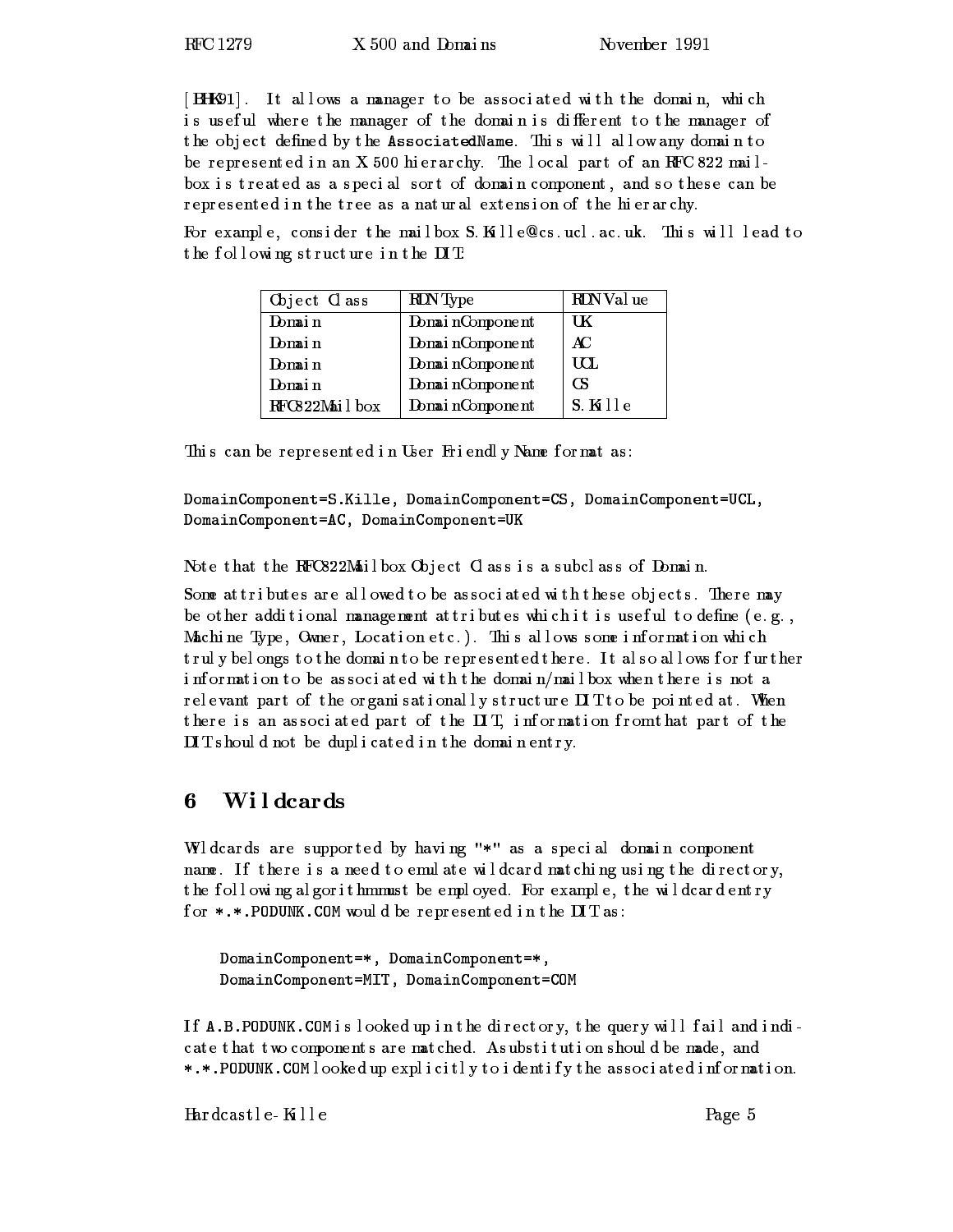#### DNS Information 7

DNS information can be associated with an entry in the  $\text{I} \text{T}$ . It is important that this is done in a manner which is exactly equivalent to the information st or ed in the DNS. This will allow the  $\text{I} \mathbf{T}$  to have information loaded from the DNS or vice versa. All (authoritative) records associated with a domain will be stored in the  $\pi$ . There is no attempt made by the OSI Directory to emulate DNS caching or TTL handling. It is assumed that the master entries are maintained by use of DNS Zone Transfer (or equivalent), and that they can be treated as authoritative. There is a need to define an attribute s ynt ax whi ch represents a DNS r ecor d. Thi s then al l ows DNS r ecor ds to be st or ed in the DIT. There are three possible encodings of this record:

- ASN.1 Enco de d This is the most natural approach in terms of X.500. However, it would require all users of this service to handle the new s ynt ax, whi ch would be awkward. There is a problem with handling the resource format in a general manner.
- DNS Bin ary Encoded Use the formally defined records yntax. This would be convenient for access to the data by  $D\!N\!S$  related software, but would be an awkward encoding for independent  $X$  500 DUAs.
- Te xt encoded Use of a text encoding derived from the DNS specifications. This is straightforward to map onto DNS protocol , and easy to support ina nave X. 500 DUA. Thi s appr oach i s chos en.

The syntax is defined in  $I$  A5 characters. The ENF of the record uses the definitions of section 5.1 of RFC1035. It is

<rr> [ ";" <comment> ]

Three examples of this (for domain CISI.EDU) might be:

| 500 A 10.1.0.52 |  |                              |  | : Basic address record |                           |  |
|-----------------|--|------------------------------|--|------------------------|---------------------------|--|
|                 |  | IN 600 MX 10 VENERA.ISI.EDU. |  | : MX record            |                           |  |
|                 |  | 600 IN MX 10 VENERA.ISI.EDU. |  |                        | : MX record - other order |  |

Note that:

- The class and TIL may be in either order (following RFC 1035)
- $\bullet$  The class defaults to IN
- Domains must al ways be fully specified (i.e., master file abbreviate rul es are not used).
- The TIL for a record must always be present (this saves looking at the parent entry to find the SOA record).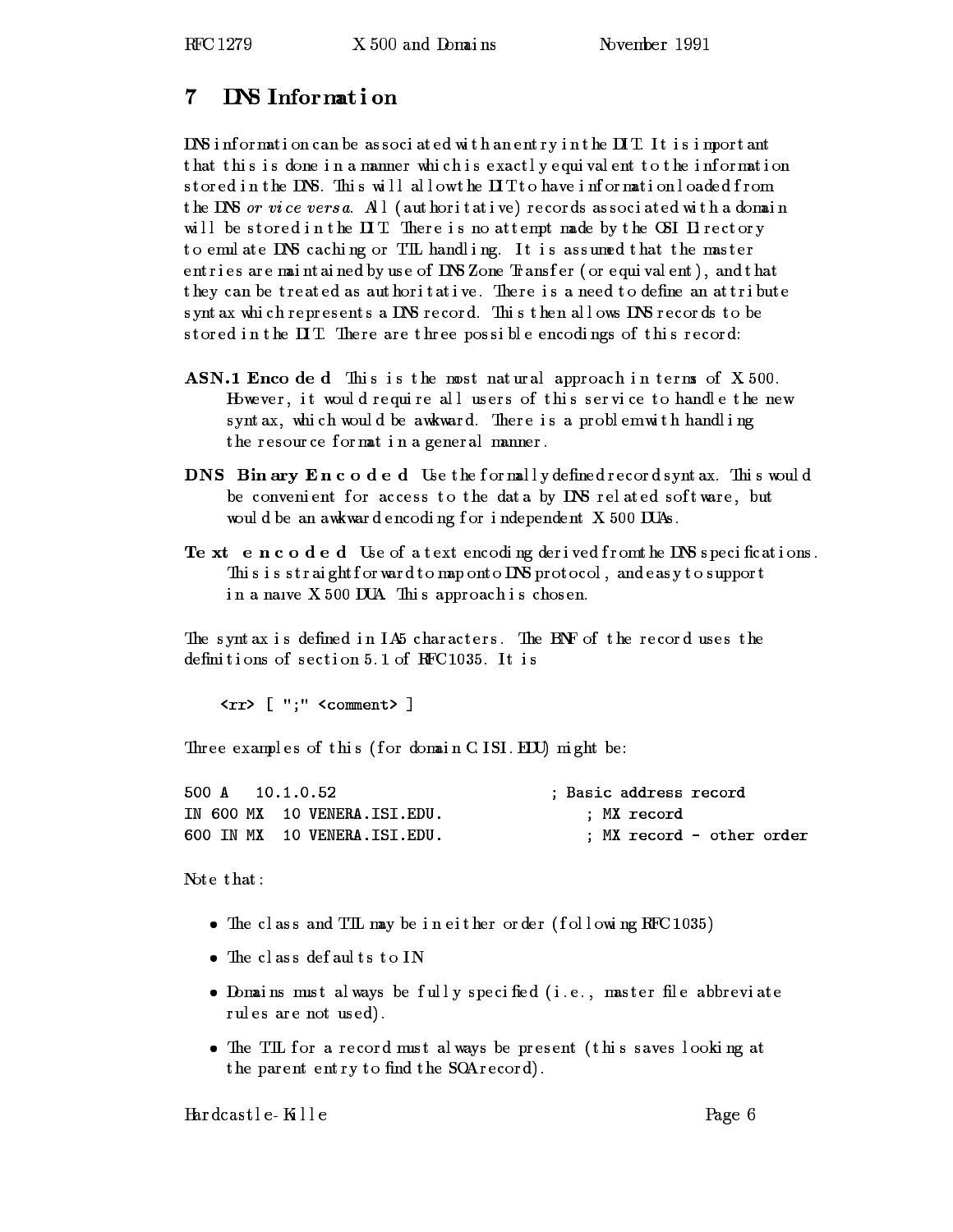• Records (e.g., SOA) may be multiline. Lines should be separated with the two  $I$ A5 characters  $\langle$ CR> $\langle$ LF>.

CNAME  $r$  ecords are mapped symmetrically onto  $D$  rectory  $A$  i as es.

This is now defined in terms of attribute and object class definitions. A single record type is defined, as opposed to one attribute type per record type. This allows the definition to not require extension when new DNS Record types are define. However, there is some loss of efficiency if only a single record type is needed, as filtering must be done by the DUA.

Similarly, no distinction is made on the basis of DNS class. This means that if there are two class hierarchies, that they must be represented in a single II T, and that information for different classes must be separated by DUA fil tering.

```
DNSDomain OBJECT-CLASS
    SUBCLASS OF Domain
    MAY CONTAIN {
        DNSRecord }
```
DNSRecord ATTRIBUTE ATTRIBUTE-SYNTAX IA5String MATCHES FOR EQUALITY

Lookup of a domain is achieved by translating it algorithmically to a Distinguished Name  $(1)$ , and reading back at tributes desired. This information can be managed and sear ched in a straight for ward fashion.

The information may also be downloaded into a DNS database. This should be done by use of zone transfer. A tool to performzone transfer (in both di rections) between a DNS Server and a DSA would seem to be both straightfor ward and useful. This would be a key tool in a transition to  $X$  500 based management of t he DNS. It woul d al s o al l owa l ar ge par t of t he DNS namespace t o be r api dlymade availabl e i n an X. 500 pi l ot .

I nverse i nf ormat i on can be deri ved by the us ual I N- ADDR domai n, whi ch will be represented in the same manner in the  $\Box$  T.

## NRS Information 8

Information associated with the UKNRS (Name Registration Scheme) can be handl ed in a similar manner  $\lceil$  Lar 83 $\rceil$  . This is being devel oped in a separate document by Al an Tur l and.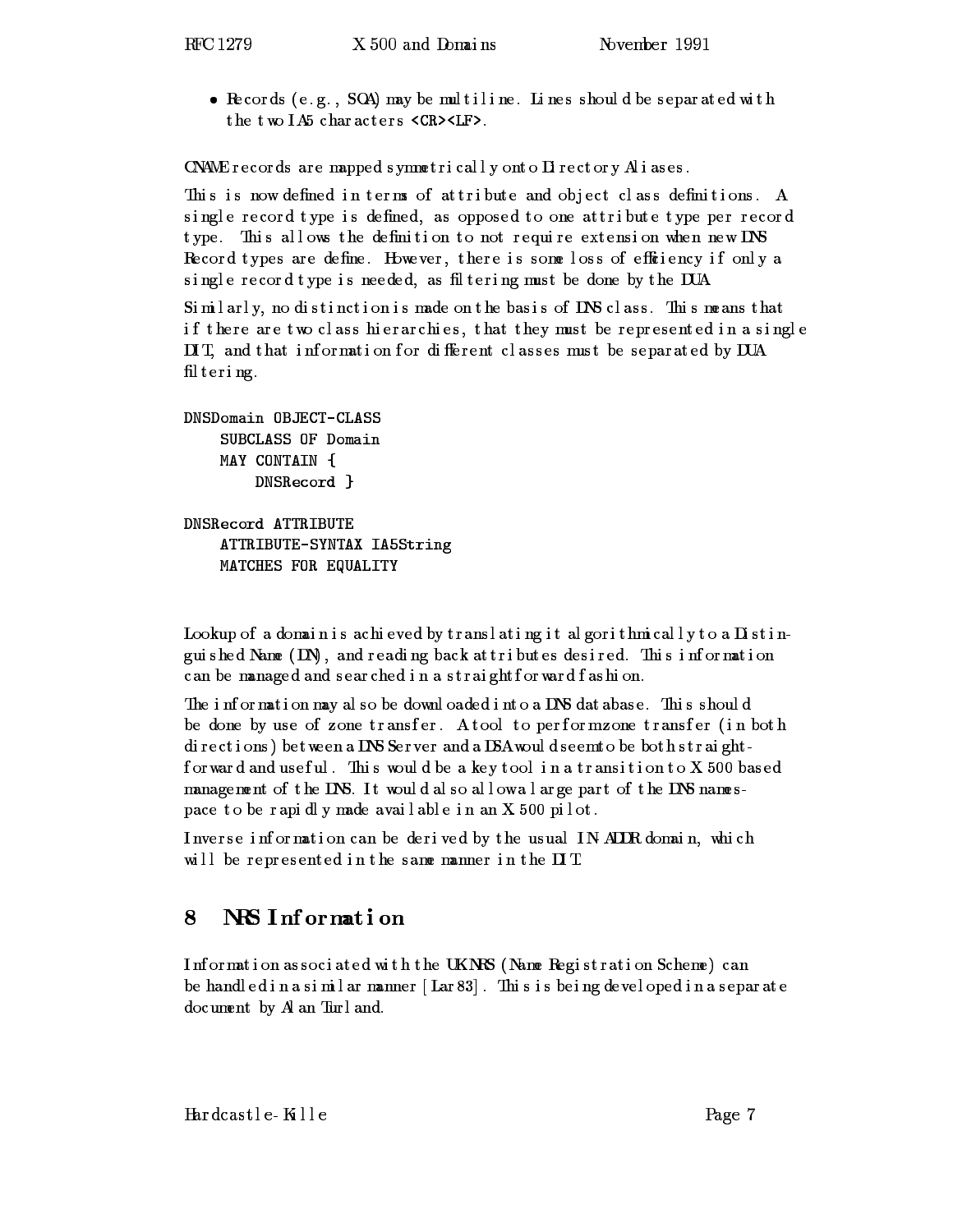# 9 Application Entity Titles

In many cases, Application entities will be closely related to domains. In s ome cases, it may be appropriate to give Application Entities names which are related to the DNS part of the  $\overline{a}$  T. In this case, the Domain Name will be used to identify the application, and the entry for the domain will also be of object class Application Process. The children of this entry will identify Application Entities, with names such as "FTAMService".

# 10 Networks

It is clearly useful to represent networks within the DIT. A short note on how to do this is given here. It is likely that this specification will later be evol ved in a separate document. This defines an Object Class for a general network, and shows how it can be subclassed to define technology specific networ ks .

```
Network OBJECT-CLASS
    SUBCLASS OF TOP
    MAY CONTAIN {
      Manager,
      Locality,
      Description }
IPNetwork OBJECT-CLASS
```

```
SUBCLASS OF Network
MUST CONTAIN {AssociatedDomain}
```
The Network Object Class allows networks to be defined, and for useful at tributes to be associated with the entry. A network will often appear in more than one organisational structure, and this linkage should be achieved by use of aliases. This grouping can facilitate management of networks.

The subclass I PNetwork mandates linkage into the DNS part of the  $\overline{\text{II}}$ . This will be represented in the  $\overline{a}$  IT using the structures of RFC 1101 [Moc89]. Both of the domains which identify the network should be represented in the Object Class. For example, a network might have the (user f ri endl y) name :

UCL-Ethernet, University College London, GB

This would have associated domains 0.0.40.128. IN-ADDR.ARPA and UCL-ETHERNET. UCL.AC.UK. These would both have the anal ogous  $\mathbf{I}$  T represent at i ons. For exampl e:

```
DomainComponent=0, DomainComponent=0, DomainComponent=40,
DomainComponent=128, DomainComponent=IN-ADDR, DomainComponent=ARPA
```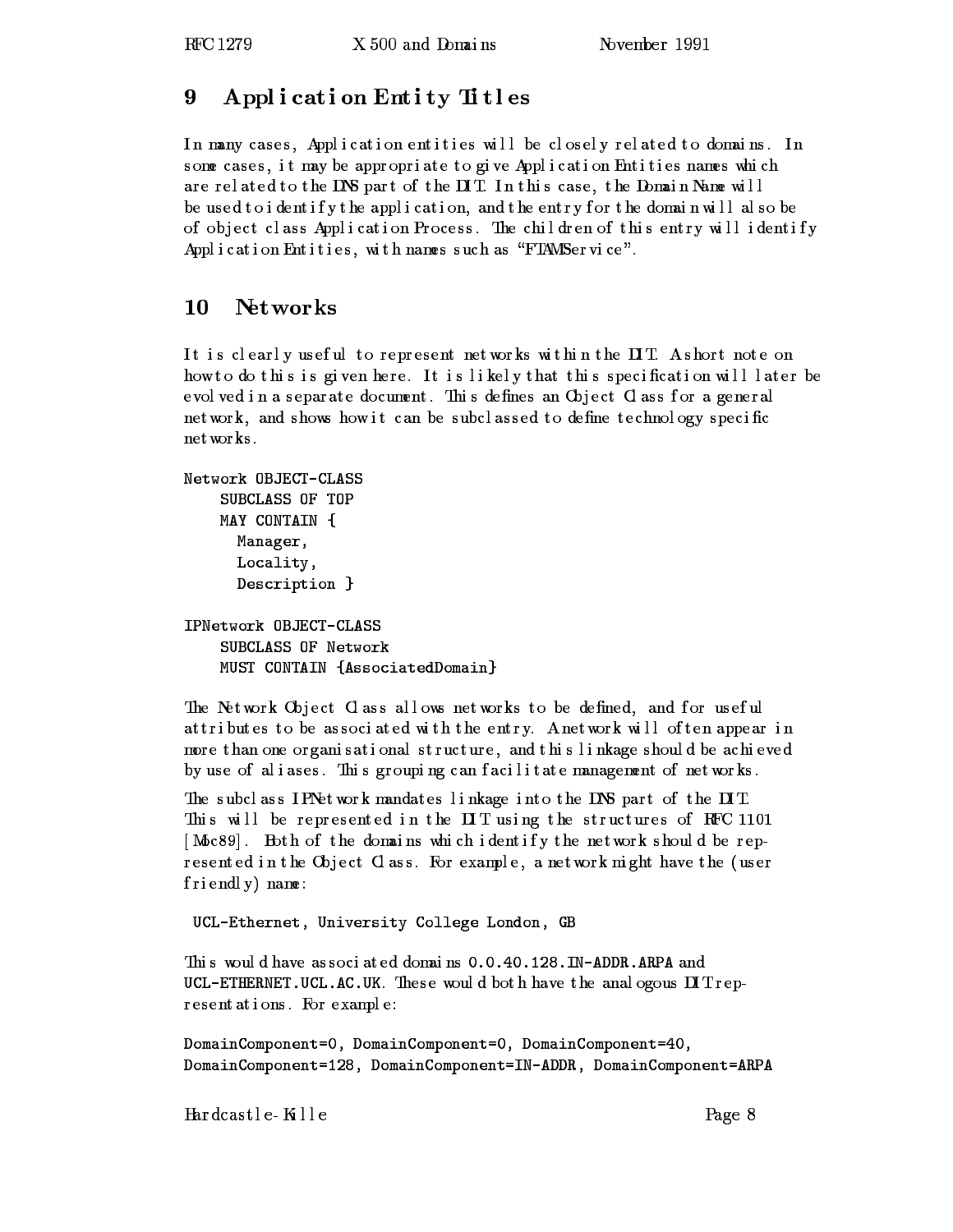# 11 Li nkage

There is a need to associate the organisational  $X$  500  $\Box$  T and the  $\Box$ NS tree. The objects represented are different (Domain  $\neq$  Organi sation; Person  $\gamma =$  RFC 822 Mailbox). Therefore aliasing is not an appropriate linkage. However, in many cases, there is a linkage which is rather stronger than that implied by the see Also at tribute. Therefore, we define newat tributes, which represent this stronger cross-linkage. The same mechanism can be used to link a domains with an Application Entity or an Application Process.

Links from the organisational X 500  $\text{I}$ T to the DNS tree are provided by a new attribute, which could be present in Organisation or Organisational Unit entries.

ObjectWithAssociatedDomain OBJECT-CLASS SUBCLASS OF top MUST CONTAIN {AssociatedDomain}

AssociatedDomain ATTRIBUTE WITH ATTRIBUTE-SYNTAX ia5StringSyntax

For example, the organisational entry:

Uni versi ty Col l ege London, GB

would have an attribute:

AssociatedDomain = UCL.AC.UK

Similarly, an RFC 822 mailbox at tribute is used to link entries of Person Object Class to their associated DNS entry. This attribute is defined in the Cosine and Internet Naming Architecture  $\vert$  BHK91.

Conversel y, there are pointers from the DNS represented tree into the organi s at i onal  $X$  500  $\Pi$  T:

# AssociatedName ATTRIBUTE WITH ATTRIBUTE-SYNTAX distinguishedNameSyntax

This at tribute is associated with the Domain object class.

This entry is used to provide linkage from the DNS X 500 H erarchy into the or gani sational  $X$  500 hierarchy. Where such entries do not exist, at tributes in the DNS entry (such as phone number) may be used. It is recommended that information is not duplicated. The preferred setup is for the DNS at tributes to be rather skeletal, with pointers into the organisational X 500  $\mathbf{L}$   $\mathbf{L}$ 

For example, the domain UCL. AC. UK would be represented in the  $\mathbf{I} \mathbf{T}$  as: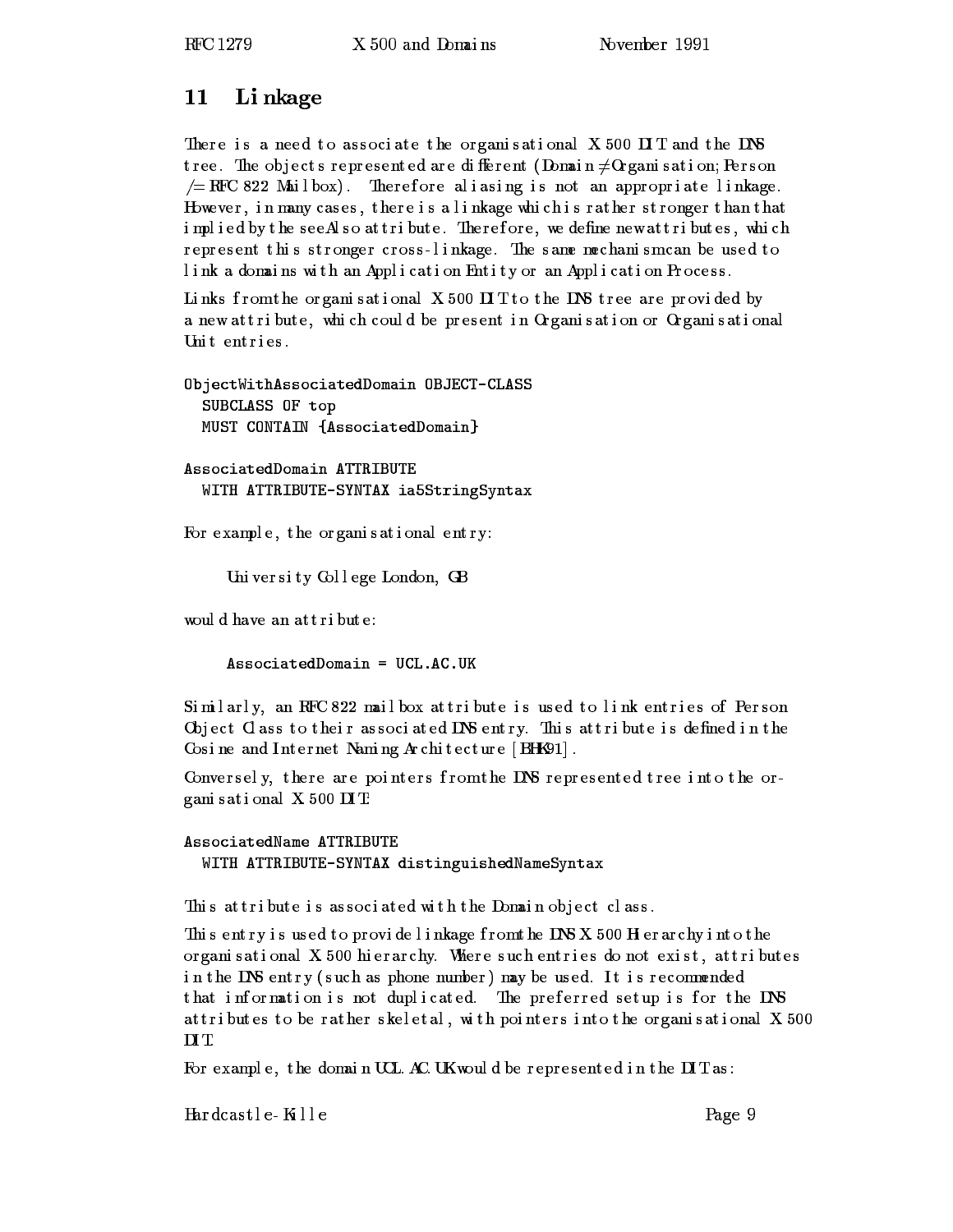Domai nComponent=UCL, Domai nComponent=AC, DomainComponent=UK

This entry would have in it an AssociatedName at tribute with value:

Uni versi ty Col l ege London, GB

This example shows a simple case with  $1:1$  linkage. There are cases where a domai n mi ght be as s oc i at ed wi th mul tipl e or gani s at i ons , or an or gani s at i on wi th mul tiple domai ns .

## 12 Conclusions and proposals for evaluation

Experiments should be under taken to determine the practicality and utility of t hi s scheme, i n a pi l ot envi r onment. Apos s i bl e appr oach t o t hi s experi ment at i on i s descri bed i n AppendixA.

Object I dentifiers have been assigned for this purpose in the Cosine and I nternet Nami ng Archi tecture [BHK91] .

# Ref erences

- [ BHK91] P. Barker and S.E. Hardcastle-Kille. The COSINE and Internet X 500 s chema. Request for Comments RFC 1274, Department of Computer Science, University College London, November 1991.
- $\lceil \cot 88 \rceil$  The Directory overview of concepts, models and services, December 1988.  $\rm{CCTT}$  X 500 Seri es Recommendations.
- [ Gro82] D. H. Grocker. Standard of the format of ARPA internet text messages. Request for Comments 822, University of Delaware, Augus t 1982.
- [HK91] S.E. Hardcastle-Kalle. Using the OSI directory to achieve user friendly naming. Request for Comments in preparation, Department of Computer Science, University College London, November 1991.
- [Lar 83] J. Lar nouth. JNT name registration technical guide, April 1983.
- [Lin89] J. Linn. Privacy Enhancement for Internet Electronic Mail: Part  $1$   $-M$ ess age Encipherment and Authentication Procedures. Request for Comments 1113, Bolt, Beranek, and Newman, August 1989.
- [Moc87a] P. Mockapetris. Domain names concepts and facilities. Request for Comments RFC 1034, USC/Information Sciences Institute, November 1987.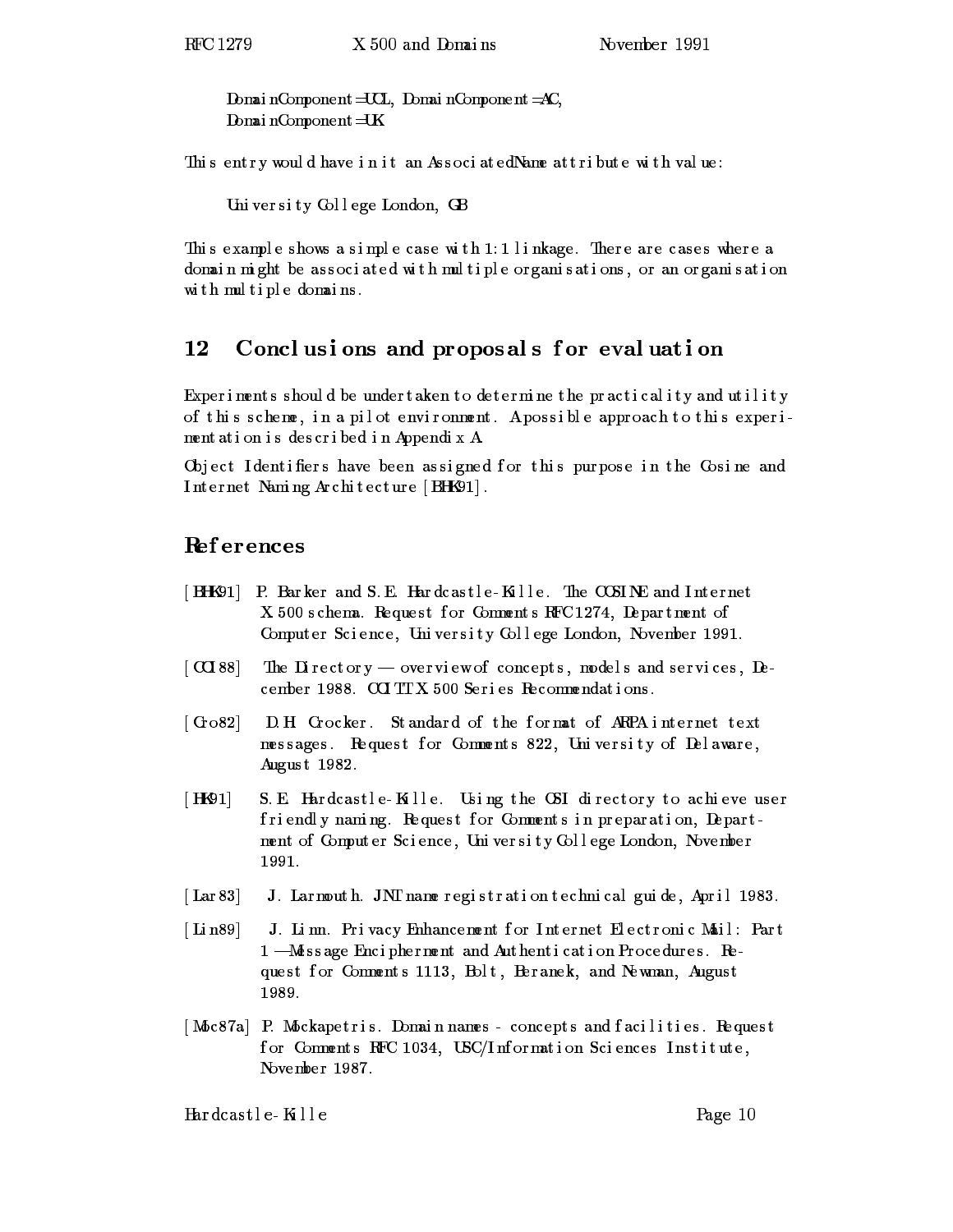- [Moc87b] P. Mockapetris. Domain names implementation and specification. Request for Comments RFC 1035, USC/Information Sciences Institute, November 1987.
- [Moc89] P. Mockapetris. DNS encoding of network names and other types. Request for Comments RFC1101, USC/Information Sciences Institute, April 1989.

### Security Considerations 13

This memo does not directly address security issues. However, due to the facilities of X 500, this proposal could lead to a more secure way to access and manage domain information.

# 14 Author's Address

Steve Hardcastle-Kille Depar tment of Computer Sci ence Uni versi ty Col l ege London Gower Street WC1E 6BT Engl and

Phone:  $+44-71-380-7294$ 

EMail: S. Kille QCS. UCL. AC. UK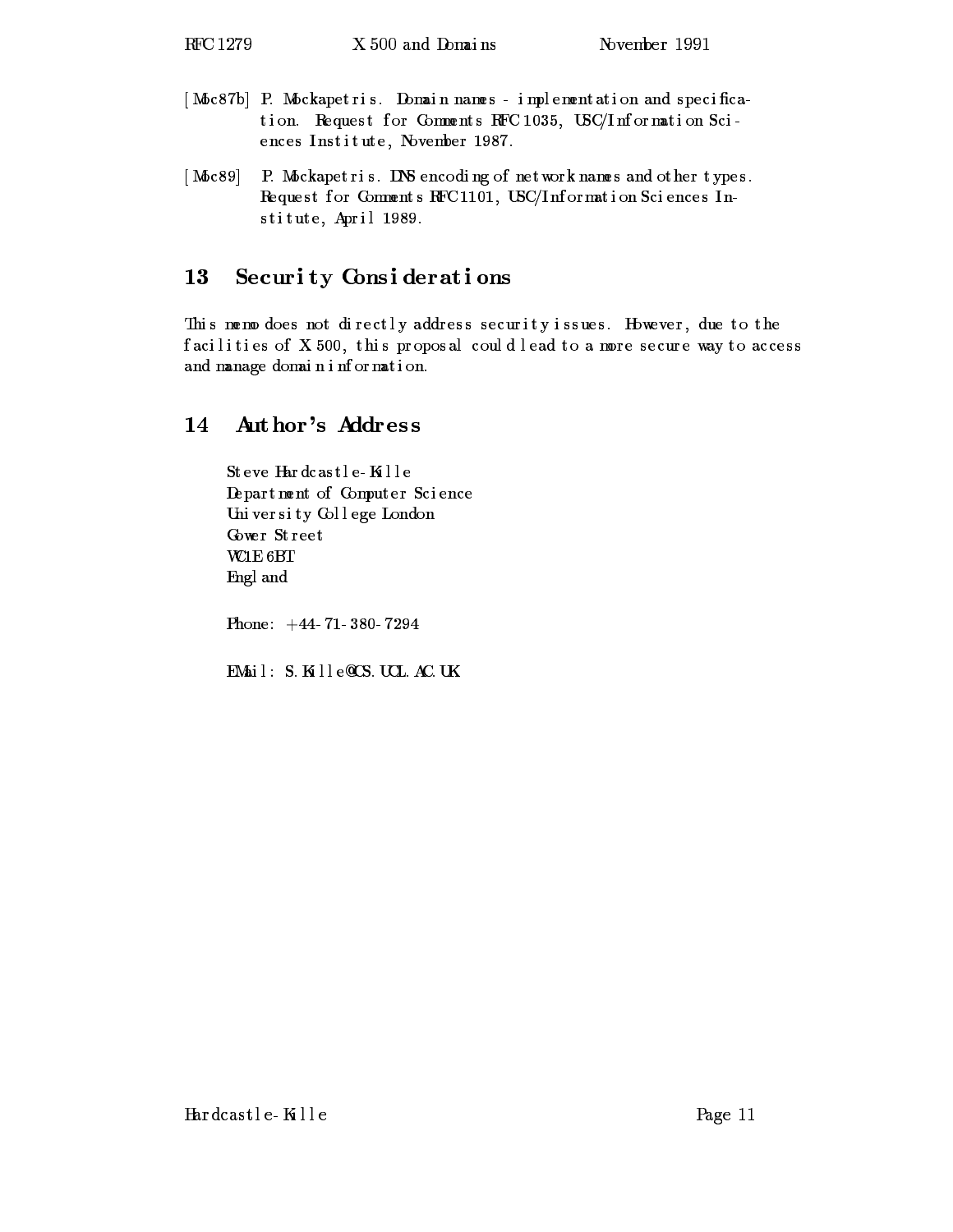### Possible Deployment Approach  ${\bf A}^-$

This appendix notes a possible approach to deploying an experiment to eval uat e thismechanism. The following components of a possible experiment are noted.

- 1. User tool. This will take a domain or mailbox as input. This will be l ooked up in the IIT. This tool should be capable of :
	- Attempting to correct user input
	- Hel pi ng br owsi ng
	- Looking up information associated with the domain (or mailbox) and associated name, in particular the manager (of both domain and associated name) and information on the manager  $(e, g, p$ hone number and mailbox).
	- Supply DNS records
	- Handle IN- ADDR. ARPA inverselookups if supplied with an IP Address
	- Look up networ ks
- 2. A procedural library to allow user interfaces to make easy use of these facilities.
- 3. Zone t r ans f e r t ool . This will use the zone t r ansf er pr ot ocol t o t r ansf er information between a DSA and Domain Nameserver. When writing to the DSA, at tributes in an entry which are not DNS records should remain untouched.
- 4. Linkage pat ching tool. When the organisational IIT is established, associated domain pointers are usually inserted. Atool can be written to search the  $\pi$  and insert the reverse pointers.
- 5. DNS Manager Tool. This will allow user addition of additional information into the DNS part of the  $\overline{II}T$ . A standard DUA can probably be used for this.
- 6. Mailbox download tool. This will allow download of local mailboxes, wi th poi nters to the user entri es.
- 7. Emulation DNS Server, using the Directory as a database. The server should maintain a permanent connection to its local  $\mathtt{DSA}$  As there is no OSI bind, the response of this server can be at least as fast as a normal DNS server. There can be two variants of this server.
	- ( a) Usi ng a l ocal DSAas a l ocal dat abas e but usi ng DNS di stri buted ope r at i ons .
	- (b) Do all lookups in the directory (using  $\overline{a}$  rectory  $\overline{b}$  stributed  $\overline{a}$ ). erations).